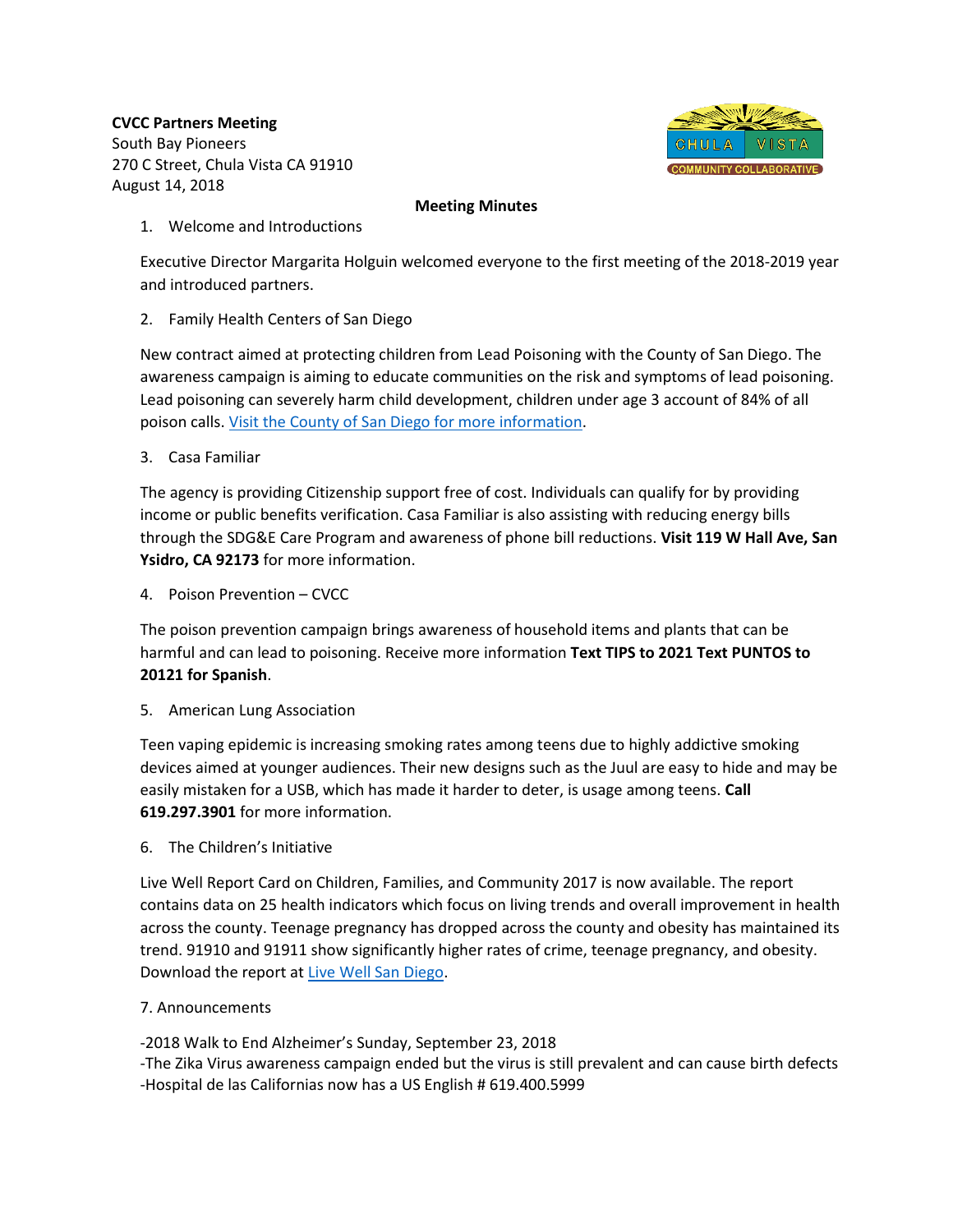## **Forty-Five community partner organization signed in at our August 2018 CVCC Partners Meeting.**

| Kelley             | Debra          | American Lung Association California              |
|--------------------|----------------|---------------------------------------------------|
| <b>Belvin</b>      | Hazell         | American Lung Association California              |
| Ricardez           | Ale            | <b>Blue Shield of California</b>                  |
| <b>Torres</b>      | Susana         | Casa Familiar                                     |
| Morehouse          | <b>Nadia</b>   | Casa Familiar                                     |
| Lopez              | Angelica       | Chula Vista High School                           |
| Deis-Groff         | Chloe          | <b>Commnity Health Improvement Partners</b>       |
| Soltz              | Elana          | Community Health Improvement Partners (CHIP) ILA  |
| Culbert            | Jamie S.       | Count of San Diego HHSA                           |
| Lerma              | Kathryn        | <b>CVCC</b>                                       |
| Licea              | Gisela         | Department of Child Support Services              |
| Veilleux           | Lisa           | Department of Rehabilitation                      |
| Baeza              | Gabriela       | <b>Employment Development Dept.</b>               |
| Alessandrini       | Carlos         | <b>Family Health Centers</b>                      |
| <b>Miramontes</b>  | Maria          | Family Health Centers of San Diego                |
| Orantes            | Mauricio       | Family Health Centers of San Diego                |
| Saldivar           | Eduardo        | <b>Family Health Centers SD</b>                   |
| Jimenez            | Amanda         | Foundation for the Childern                       |
| Murphy             | Daniela        | <b>Grossmont College</b>                          |
| Orozco-            | <b>Barbara</b> | <b>Health Net</b>                                 |
| Valdivia           |                |                                                   |
| Pinto              | Sarah          | HHSA (Public Health)                              |
| Anaya              | Ithza          | Mexican Consulate in SD                           |
| Puente             | Angel          | Molina Healthcare                                 |
| Araujo             | Yolanda        | <b>NSD Preschool</b>                              |
| Smith              | Celeste        | <b>Nueva Vista Family Services</b>                |
| Aguayo             | Marcy          | <b>Planned Parenthood</b>                         |
| Ulloa              | Marizol        | <b>Public Consulting Group</b>                    |
| Mitchell           | Michaela       | Samahan Health Center                             |
| Cervantes          | Laura          | San Diego County Office of Ed., Special Education |
| Vargas             | Tiana          | SD LGBT Center                                    |
| Limon              | Rosie          | SDSU WIZ                                          |
| Granados           | Maria          | <b>Sharp Hospital</b>                             |
| Luna               | Delaiah        | <b>Silent Voices</b>                              |
| <b>Bates-Clark</b> | Evelyn         | South Bay Community Services                      |
| Boye               | Karin          | St Mark's Church                                  |
| Guerra             | Virginia       | State of CA - Dept. of Rehabilitation             |
| Lopez              | Karla          | Susan G Komen San Diego                           |
| Enriquez           | Julie          | Sweetwater Union High School District             |
| Mostofi            | Sarah          | The Children's Initiative                         |
| Woodson            | Mitchelle      | <b>Think Dignity</b>                              |
| Zacarias           | Marla          | <b>UC San Diego</b>                               |
| Deyoe              | Janae          | UC San Diego, CARE Program                        |
|                    |                |                                                   |

Chula Vista Community Collaborative Partners Meeting Minutes | August 14, 2018